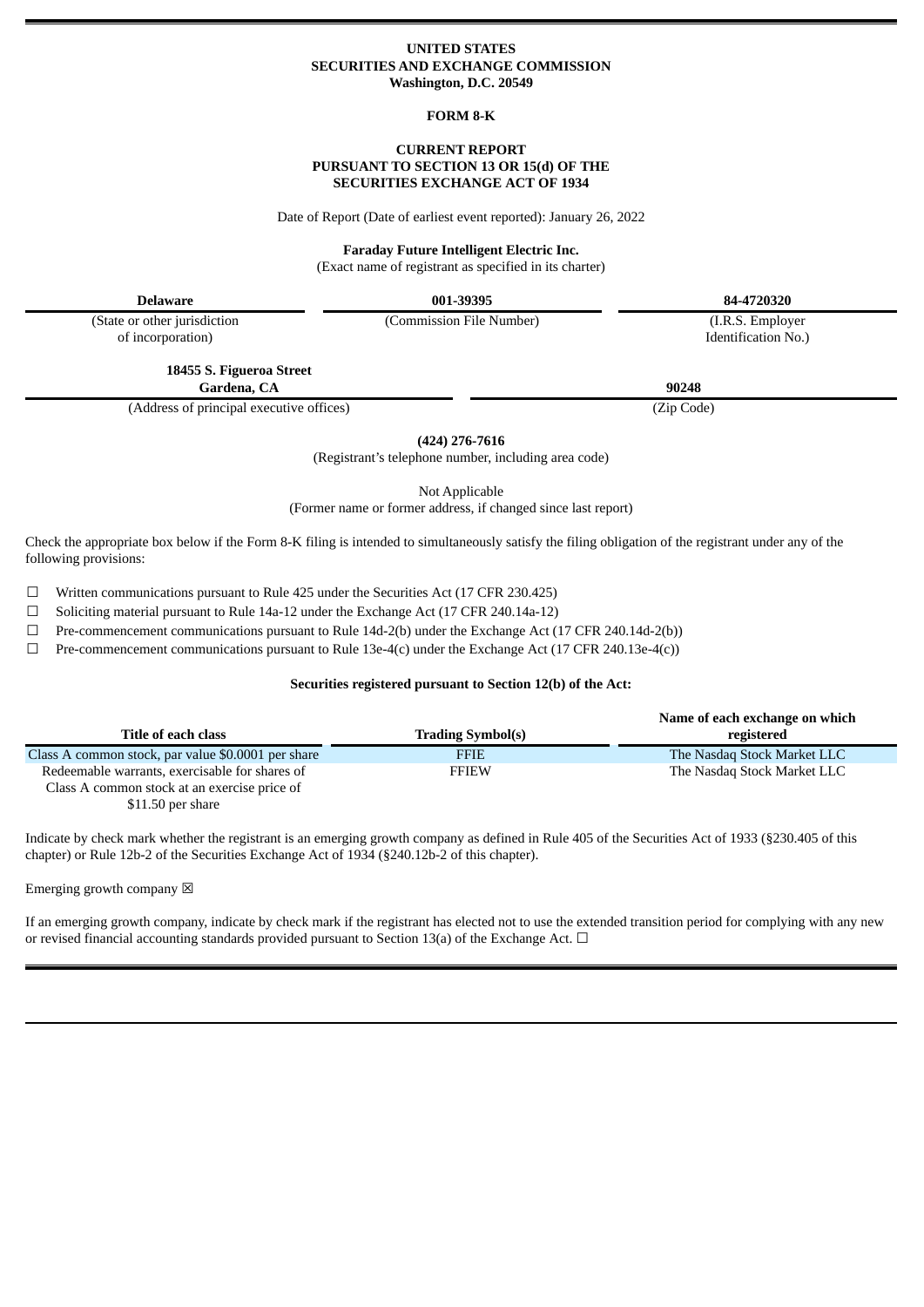# Item 5.02 Departure of Directors or Certain Officers: Election of Directors: Appointment of Certain Officers: Compensatory Arrangements of **Certain Officers.**

In connection with the completion of the previously disclosed investigation by the special committee of independent directors (the "Special Committee") of Faraday Future Intelligent Electric Inc. (the "Company") described under Item 8.01 below, on January 26, 2022, the Special Committee approved, and on January 31, 2022, the Board of Directors of the Company (the "Board") approved and ratified (among other items) the following remedial actions to enhance oversight and corporate governance, effective immediately:

- The appointment of Susan Swenson, currently an independent member of the Board, to the newly created position of Executive Chairperson of the Company. In light of Ms. Swenson's assumption of the role of Executive Chairperson, Ms. Swenson will step down from the Audit and Compensation Committees of the Board;
- Carsten Breitfield, the Company's Chief Executive Officer, and Yueting (YT) Jia, the Company's founder and Chief Product & User Ecosystem Officer, will report directly to Ms. Swenson and each will receive a 25% annual base salary reduction;
- The appointment of Jordan Vogel as Lead Independent Director;
- In light of the new leadership structure, Brian Krolicki will step down from his role as Chairman of the Board and Chair of the Nominating and Corporate Governance Committee and become a member of the Audit and Compensation Committees of the Board, and Jordan Vogel will step down from the Nominating and Corporate Governance Committee;
- Scott Vogel will become Chair of the Audit Committee and the Nominating and Corporate Governance Committee of the Board; and
- Jiawei (Jerry) Wang, the Company's Vice President, Global Capital Markets, will be suspended without pay until further notice in connection with the matters referenced below, effective immediately.

# *Executive Chairperson Appointment and Compensation*

In her role as Executive Chairperson, Ms. Swenson will be entitled to receive a monthly base salary of \$100,000. In connection with her appointment as Executive Chairperson, Ms. Swenson was also awarded stock options for a number of shares equal to \$3,000,000 divided by the January 31, 2022 closing stock price, (i) 50% of which will vest and become exercisable on January 31, 2023, subject to (x) Ms. Swenson having served not less than ninety (90) days as Executive Chairperson and (y) Ms. Swenson having served on the Board through January 31, 2023, and (ii) 50% of which will vest and become exercisable based on the achievement of certain stock price-based performance thresholds. In light of her appointment as Executive Chairperson, Ms. Swenson will not be considered an independent director and will no longer receive any separate compensation that she previously received as a non-employee director of the Board. There are no arrangements or understandings between Ms. Swenson, on the one hand, and any other persons, on the other hand, pursuant to which she was selected as the Company's Executive Chairperson. Additionally, Ms. Swenson has no family relationships or related party transactions with the Company that would require disclosure under Items 401(d) or 404(a) of Regulation S-K in connection with her appointment.

Ms. Swenson has served on the Board since July 2021. She has several decades of senior level operating experience in technology-related industries, including wireless telecom, video technologies, digital media, telematics and small business software. Since March 2019, Ms. Swenson has served on the board of directors of Sonim Technologies Inc. (NASDAQ: SONM), and currently chairs its compensation committee. Since July 2018, Ms. Swenson has served on the board of directors of Vislink Technologies, Inc. (NASDAQ: VISL), a provider of wireless video communications products, where she is board chair and chair of the audit committee. Since February 2012, Ms. Swenson has served on the board of directors of Harmonic, Inc. (NASDAQ: HLIT), a video delivery and media company, where she is chair of its governance and nominating committee. From August 2012 to August 2018, Ms. Swenson served on the board of directors of FirstNet, an independent authority within the NTIA/Department of Commerce responsible for establishing a single nationwide public safety broadband network, and was chair of the board from 2014 to 2018. From December 2015 to June 2017, Ms. Swenson served as Chairperson and Chief Executive Officer of Inseego Corporation (formerly Novatel Wireless; NASDAQ: INSG), a wireless internet solutions and telematics provider, and served as the board chairperson from April 2014 to June 2017. From February 2004 to October 2005, Ms. Swenson served as the President and Chief Operating Officer of T-Mobile US, Inc. From 1999 to 2004, Ms. Swenson served as President of Leap Wireless International, Inc. ("Leap"), and Chief Executive Officer of Cricket Communications, Inc., a prepaid wireless service provider and subsidiary of Leap. Ms. Swenson also served as Chief Executive Officer of Sage North America from 2008 to 2011. Ms. Swenson previously served on the board of directors of Wells Fargo from November 1994 to December 2017. Ms. Swenson received a B.A. in French from San Diego State University.

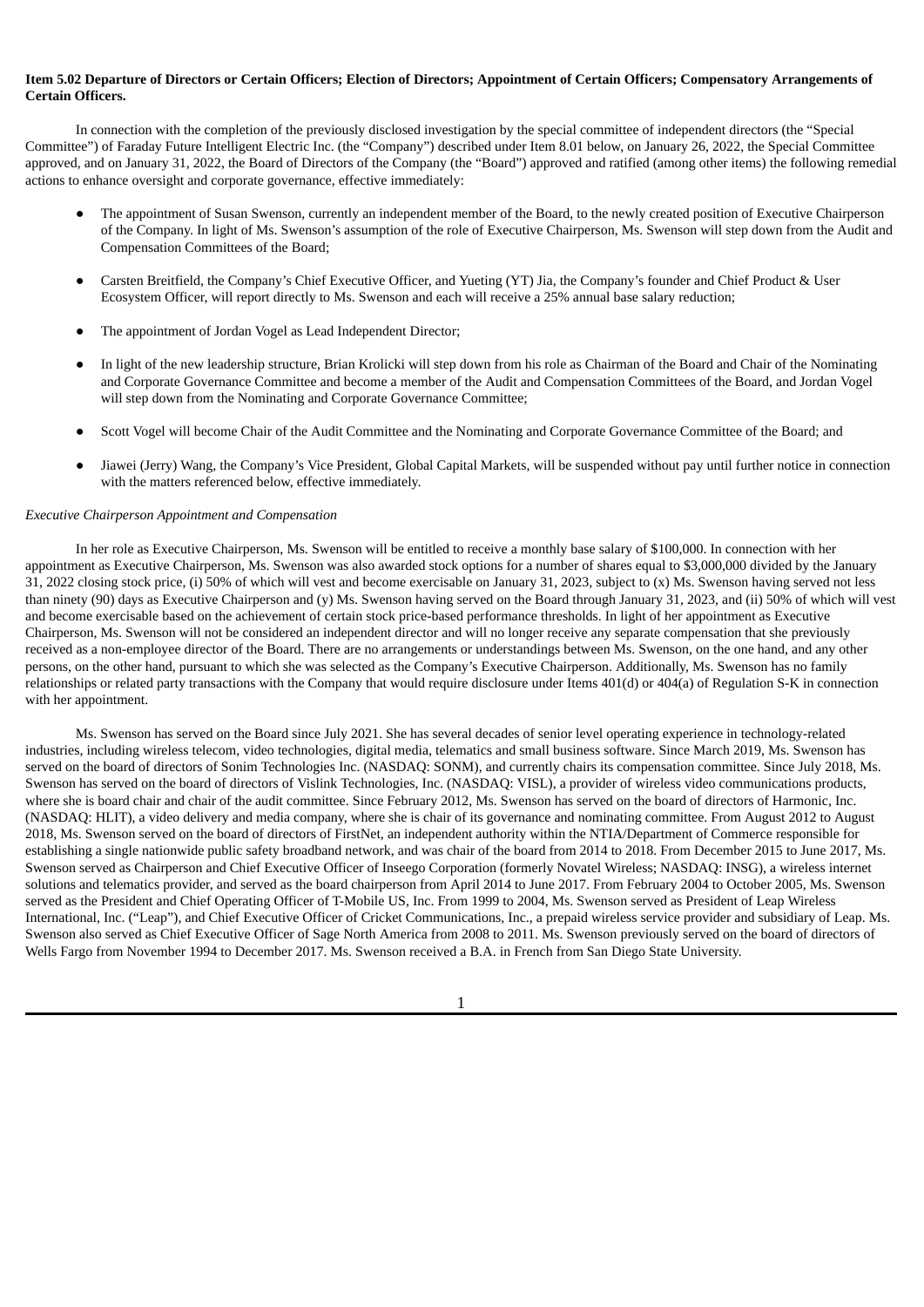#### *Lead Independent Director Appointment and Compensation*

In his role as Lead Independent Director, Jordan Vogel will receive an additional \$27,500 annual retainer. There are no arrangements or understandings between Jordan Vogel, on the one hand, and any other persons, on the other hand, pursuant to which he was selected as the Company's Lead Independent Director. Jordan Vogel is the brother of Scott Vogel, another independent member of the Board. Jordan Vogel has no other family relationships or related party transactions with the Company that would require disclosure under Items 401(d) or 404(a) of Regulation S-K in connection with his appointment.

#### **Item 7.01. Regulation FD Disclosure.**

On February 1, 2022, the Company issued a press release announcing the conclusion of the Special Committee investigation. A copy of the press release is attached hereto as Exhibit 99.1 and is incorporated by reference herein.

The information furnished under this Item 7.01, including Exhibit 99.1, is being furnished and shall not be deemed "filed" for purposes of Section 18 of the Securities Exchange Act of 1934, as amended (the "Exchange Act"), or incorporated by reference in any filing under the Securities Act of 1933, as amended or the Exchange Act, except as shall be expressly set forth by specific reference in such a filing.

#### **Item 8.01. Other Events.**

As previously disclosed on November 15, 2021, the Board established the Special Committee to investigate potentially inaccurate disclosures, including claims made in an October 2021 short seller report, which resulted in the Company being unable to timely file its third quarter 2021 Quarterly Report on Form 10-Q (the "Q3 Form 10-Q") and amended Registration Statement on Form S-1 (File No. 333-258993) (the "Form S-1/A"). The Special Committee engaged outside independent legal counsel, Kirkland & Ellis LLP, and a forensic accounting firm, Alvarez and Marsal, to assist with its review. The Special Committee has completed its review and additional investigative and remedial work based on the Special Committee's findings and actions will be performed under the direction of the newly appointed Executive Chairperson and reporting to the Audit Committee.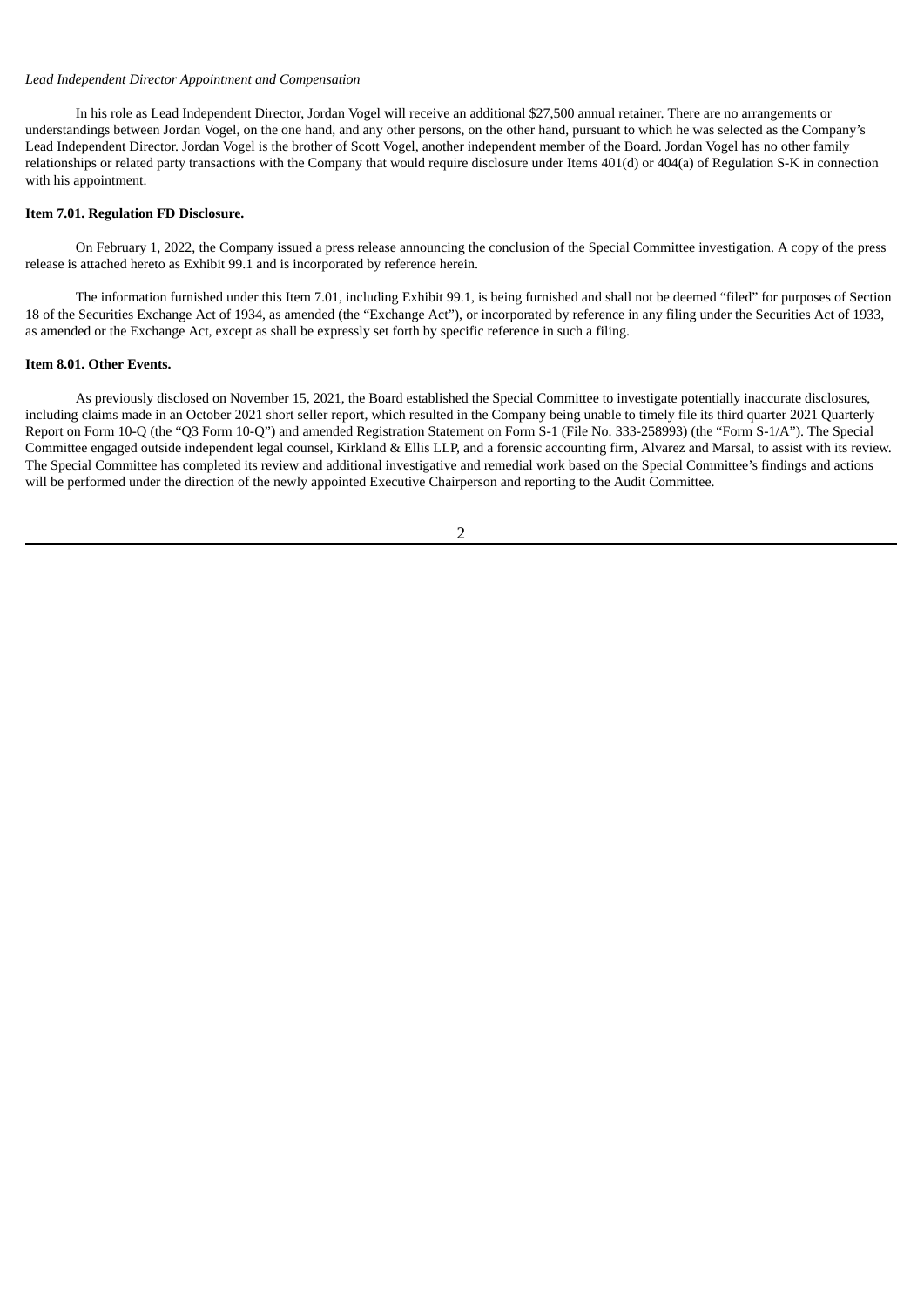In connection with its review, the Special Committee has made the following findings:

- · In connection with FF Intelligent Mobility Global Holdings Ltd.'s July 2021 business combination with Property Solutions Acquisition Corp. (the "Business Combination"), statements made by certain Company employees to certain investors describing Mr. Jia's role within the Company were inaccurate, and Mr. Jia's involvement in the management of the Company post-Business Combination was more significant than what had been represented to certain investors.
- · The Company's statements leading up to the Business Combination that it had received more than 14,000 reservations for the FF 91 vehicle were potentially misleading because only several hundred of those reservations were paid, while the others (totaling 14,000) were unpaid indications of interest.
- · Consistent with the Company's previous public disclosures regarding identified material weaknesses in its internal controls, the Company's internal controls over financial accounting and reporting require an upgrade in personnel and systems.
- The Company's corporate culture failed to sufficiently prioritize compliance.

The Company, under the direction of the Executive Chairperson, will continue investigative and remedial work, including regarding whether inaccurate disclosures were made relating to its corporate housing arrangements and its related party disclosures.

Based on the results of the investigation, the Special Committee has further concluded that, except as described above, other substantive allegations of inaccurate Company disclosures that it evaluated, including those made in the October 2021 short seller report, were not supported by the evidence reviewed.

Based on the results of the investigation, the Special Committee recommended the following remedial actions, which were approved by the Special Committee on January 26, 2022 and approved and ratified by the Board at its January 31, 2022 meeting:

- The Company will implement certain remedial actions to enhance oversight and corporate governance, as described in Item 5.02 above.
- The Company will upgrade its internal controls over financial accounting and reporting.
- The Company will assess and enhance its policies and procedures regarding financial accounting and reporting and hire additional financial reporting and accounting support, in each case at the direction of the Audit Committee.
- The Company will assess its corporate housing arrangements and its related party disclosures.
- The Company will implement enhanced controls around contracting and related party transactions, including regular attestations.
- The Company will hire a Chief Compliance Officer that reports on a dotted line to the Chair of the Audit Committee and assess and enhance the Company's compliance policies and procedures.
- The Company will implement a comprehensive training program for all directors and officers regarding, among other things, internal Company policies.
- Jarret Johnson, Vice President, General Counsel and Secretary, will be separating from the Company.
- The Company may take certain other disciplinary actions with respect to other employees.

The Company has begun to implement the foregoing remedial actions and will continue to evaluate and implement additional remedial measures based on the results of the Special Committee investigation.

On February 1, 2022, the Company submitted its compliance plan to the staff of the Nasdaq Stock Market, summarizing the foregoing findings and remedial actions and stating the Company's intent to file the Q3 Form 10-Q and the Form S-1/A as soon as possible given the completion of the Special Committee's review.

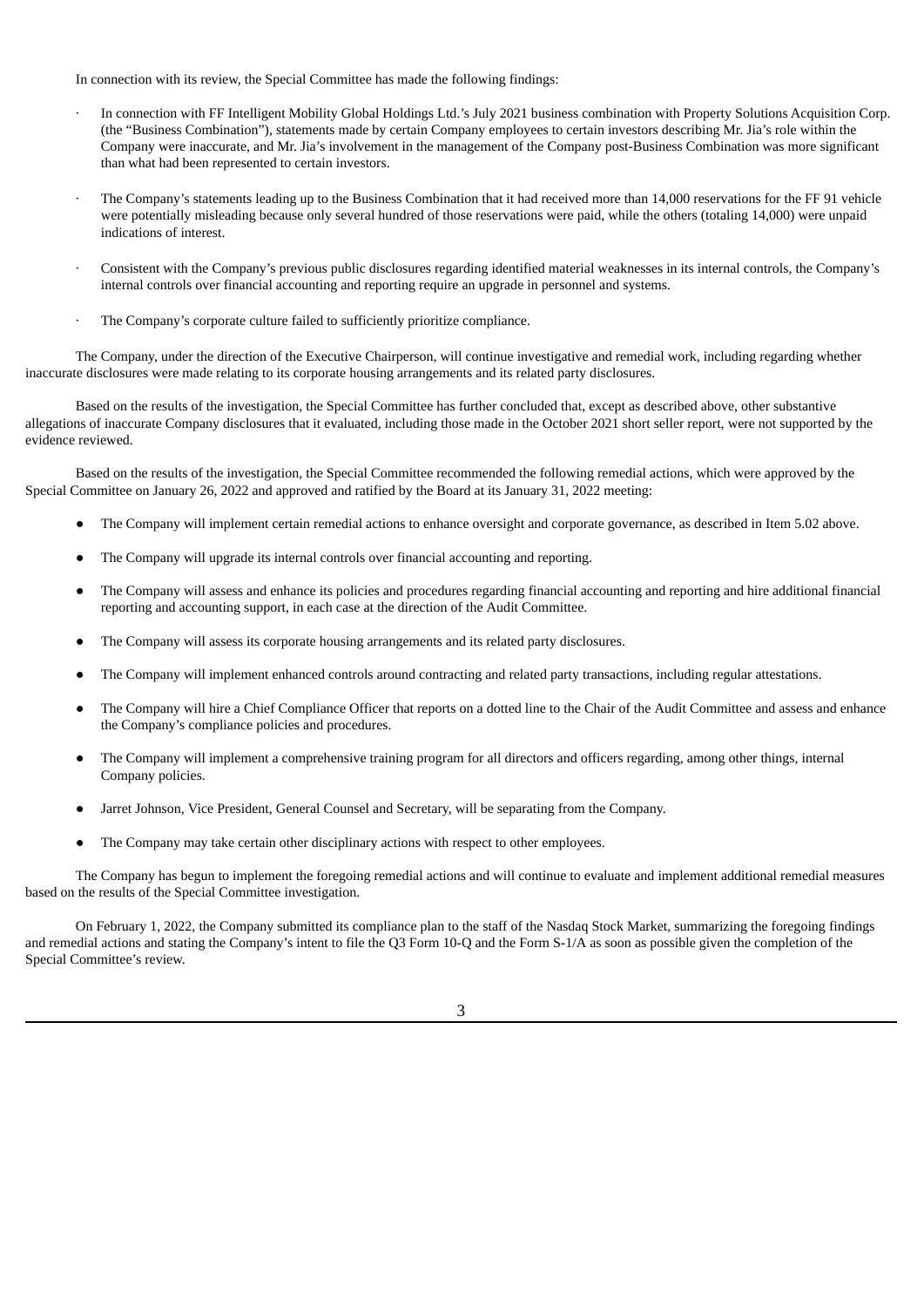#### **Forward Looking Statements**

This Current Report on Form 8-K (including information incorporated herein by reference) includes "forward looking statements" within the meaning of the "safe harbor" provisions of the United States Private Securities Litigation Reform Act of 1995. When used in this report, the words "estimates," "projected," "expects," "anticipates," "forecasts," "plans," "intends," "believes," "seeks," "may," "will," "should," "future," "propose" and variations of these words or similar expressions (or the negative versions of such words or expressions) are intended to identify forward-looking statements, and include the Company's plans to implement the remedial actions approved by the Special Committee and the Board. These forward-looking statements are not guarantees of future performance, conditions or results, and involve a number of known and unknown risks, uncertainties, assumptions and other important factors, many of which are outside the Company's control, that could cause actual results or outcomes to differ materially from those discussed in the forward-looking statements. Important factors, among others, that may affect actual results or outcomes include the implementation of the remedial measures approved by the Special Committee and the Board; the Company's ability to regain compliance with the Nasdaq continued listing standards; the Company's ability to execute on its plans to develop and market its vehicles and the timing of these development programs; the Company's estimates of the size of the markets for its vehicles and costs to bring its vehicles to market; the rate and degree of market acceptance of the Company's vehicles; the success of other competing manufacturers; the performance and security of the Company's vehicles; potential litigation involving the Company; the result of future financing efforts and general economic and market conditions impacting demand for the Company's products. The foregoing list of factors is not exhaustive. You should carefully consider the foregoing factors and the other risks and uncertainties described in the "Risk Factors" section of the Company's Registration Statement on Form S-1 filed with the SEC on October 4, 2021 and other documents filed by the Company from time to time with the SEC. These filings identify and address other important risks and uncertainties that could cause actual events and results to differ materially from those contained in the forward-looking statements. Forward-looking statements speak only as of the date they are made. Readers are cautioned not to put undue reliance on forward-looking statements, and the Company does not undertake any obligation to update or revise any forwardlooking statements, whether as a result of new information, future events or otherwise, except as required by law.

#### **Item 9.01. Financial Statements and Exhibits.**

**(d) Exhibits.** The following exhibits are filed with this Current Report on Form 8-K:

| No.  | <b>Description of Exhibits</b>                                               |
|------|------------------------------------------------------------------------------|
| 99.1 | <b>Press Release dated February 1, 2022</b>                                  |
| 104  | Cover Page Interactive Data File (embedded within the Inline XBRL document). |

## 4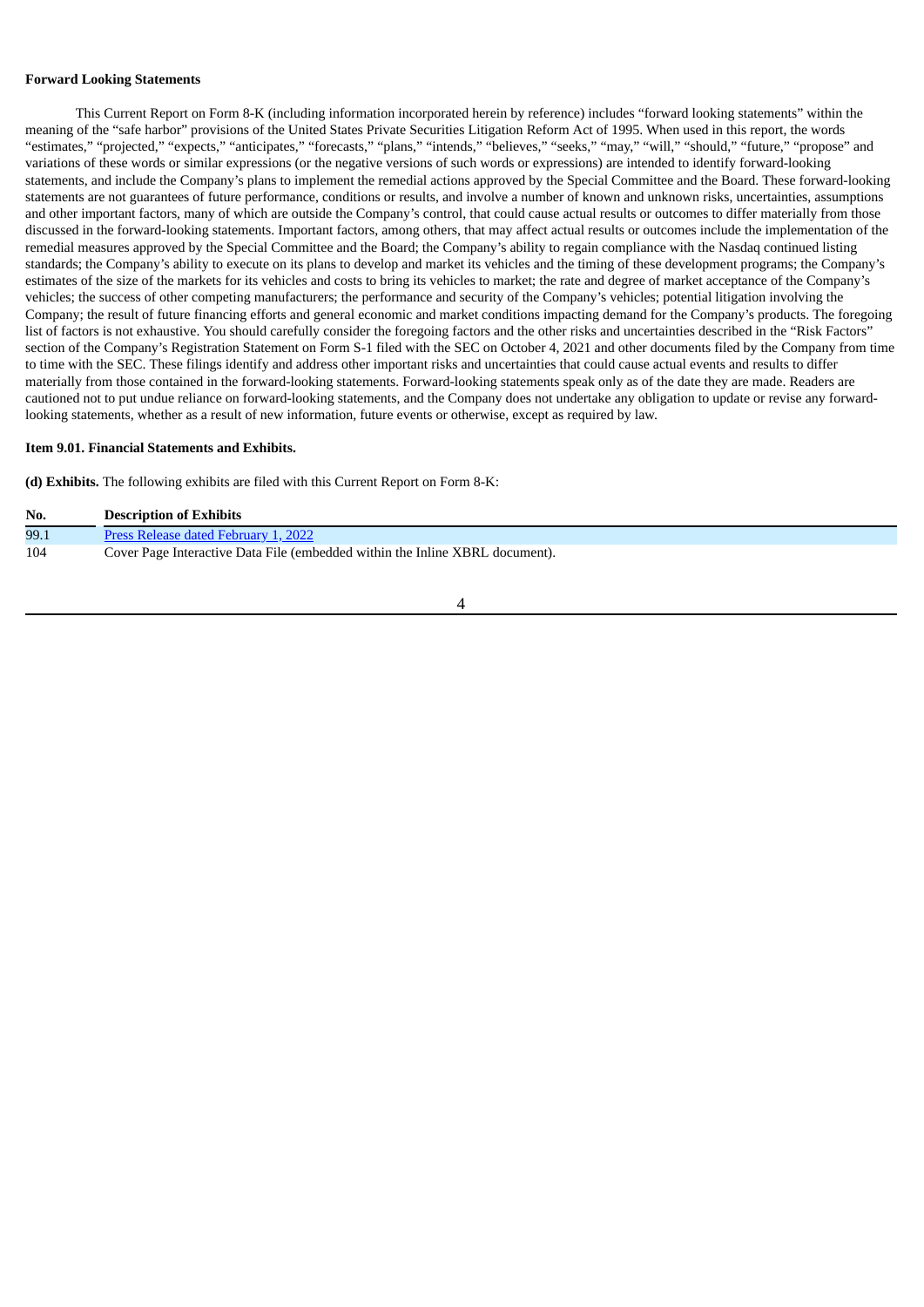# **SIGNATURE**

Pursuant to the requirements of the Securities Exchange Act of 1934, the registrant has duly caused this report to be signed on its behalf by the undersigned hereunto duly authorized.

Date: February 1, 2022 By: /s/ Sue Swenson

**FARADAY FUTURE INTELLIGENT ELECTRIC INC.**

Name: Sue Swenson Title: Executive Chairperson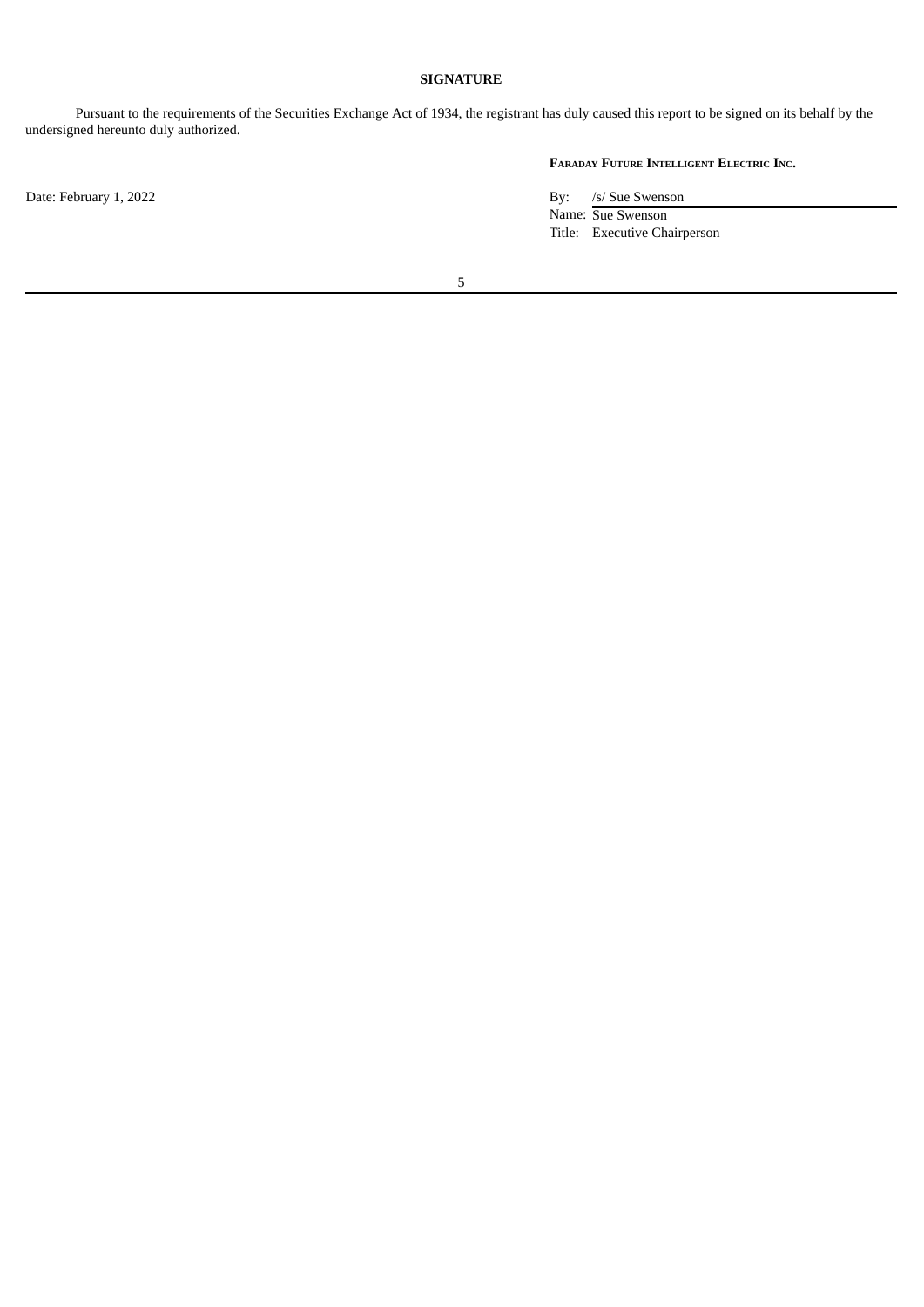<span id="page-6-0"></span>

# **FARADAY FUTURE INTELLIGENT ELECTRIC INC. ANNOUNCES COMPLETION OF SPECIAL COMMITTEE INVESTIGATION**

- · Company Appoints Susan Swenson Executive Chairperson to Provide Oversight of the Senior Executive Leadership Team
- · Internal Controls Strengthened as Board of Directors Implements Special Committee Actions

**Los Angeles, CA. (February 1, 2022) -** Faraday Future Intelligent Electric Inc. ("Faraday Future" or the "Company") (NASDAQ: FFIE), a Californiabased global shared intelligent electric mobility ecosystem company, today announced that the special committee of independent Company directors (the "Special Committee") has completed its previously announced investigation into allegations of inaccurate disclosures, including claims contained in a short seller report issued during October 2021. Based on its work, the Special Committee, assisted by independent legal counsel, Kirkland & Ellis LLP, and a forensic accounting firm, Alvarez & Marsal, concluded that, except as described in the Company's Form 8-K filed today (the "Form 8-K") with the Securities and Exchange Commission (the "SEC"), other substantive allegations of inaccurate disclosures that the Special Committee evaluated, including those made in the short seller report, were not supported by the evidence reviewed. The Special Committee did identify certain inconsistencies in statements to investors and certain weaknesses in its corporate controls and culture, as detailed in the Form 8-K.

In connection with its review, the Special Committee recommended certain remedial actions to enhance oversight and corporate governance, including the appointment of Sue Swenson, currently the Audit Committee Chairperson, to the newly created position of Executive Chairperson. Ms. Swenson's appointment will be effective immediately and she will have oversight of the senior executive leadership team. Additional investigative and remedial work based on the Special Committee's findings and actions will be performed under the direction of Mr. Swenson as Executive Chairperson and reporting to the Audit Committee. The Special Committee also approved strengthening internal controls including hiring a chief compliance officer and hiring of additional financial and accounting support. Additional details regarding the Special Committee's findings and the remedial actions taken by the Special Committee and Board of Directors can be found in the Company's Form 8-K.

The Company is working diligently to file its third quarter 2021 Form 10-Q and amended Registration Statement on Form S-1 (File No. 333-258993) as soon as possible.

Ms. Swenson has several decades of senior level executive leadership experience, including serving as Chairperson at FirstNet, Chairperson and Chief Executive Officer of Inseego Corporation (Nasdaq: INSG), President and Chief Operating Officer of T-Mobile US, Inc, President of Leap Wireless International, Inc., and Chief Executive Officer of Cricket Communications, Inc. Ms. Swenson also served as Chief Executive Officer of Sage North America and on the board of directors of Wells Fargo. In addition, Ms. Swenson currently serves on the board of Harmonic, Inc. (Nasdaq: HLIT), Vislink Technologies, Inc. (Nasdaq: VISL), and Sonim Technologies Inc. (Nasdaq: SONM).